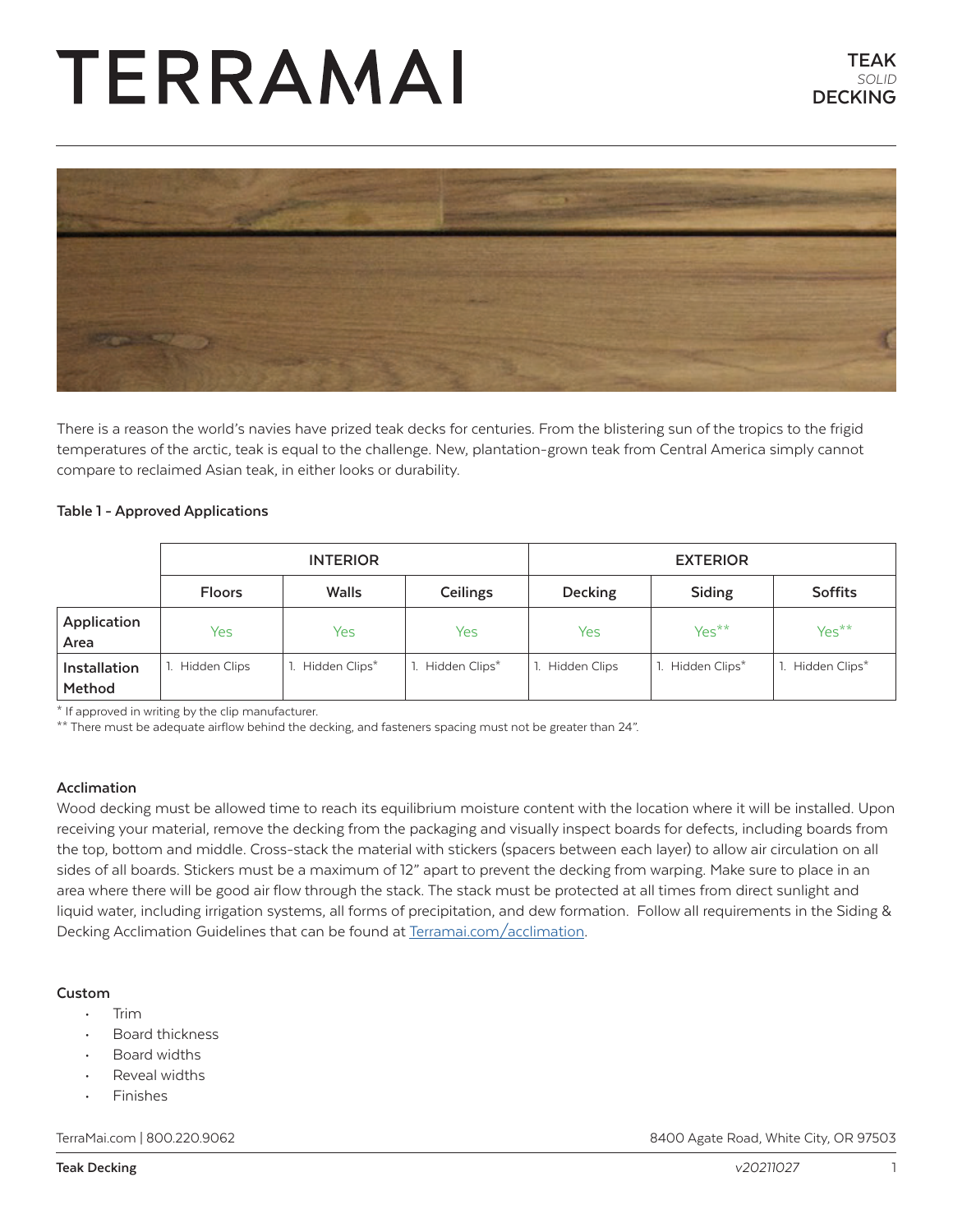## TERRAMAI

#### **Table 2 - Profiles**

| <b>Profile</b>   | Hidden Clip                                                                                                              |  |
|------------------|--------------------------------------------------------------------------------------------------------------------------|--|
|                  |                                                                                                                          |  |
| Milling          | Surfaced four sides (S4S) with 5/32" heigh x 1/2" deep groove for<br>clip system. Eased four edges (E4E) at 1/8" radius. |  |
| Width            | 5"                                                                                                                       |  |
| <b>Thickness</b> | 1/8"                                                                                                                     |  |



Wood is a natural material. Variation in color and grain pattern are to be expected. For more information or to place an order, please contact your [local TerraMai Rep.](https://www.terramai.com/team-terramai)

## **Table 3 - SKU Finish Data**

|             | <b>FINISH</b>                           | SKU |
|-------------|-----------------------------------------|-----|
| Hidden Clip | Unfinished                              | 364 |
|             | Clear Protective Sealer                 | 803 |
|             | <b>Color Protecting Exterior Finish</b> |     |